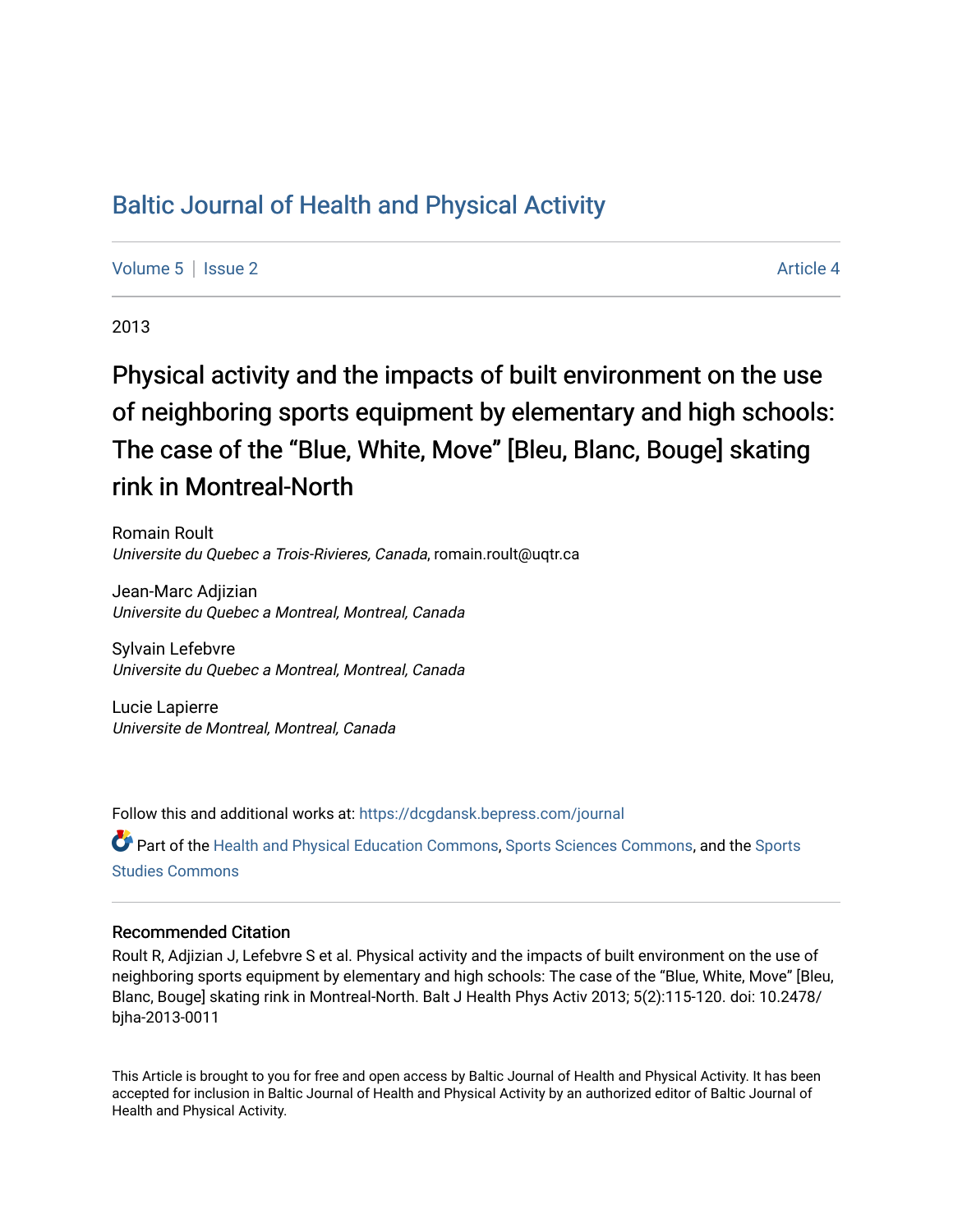

DOI: 10.2478/bjha-2013-0011

|                                                                                                                                                                                                                                                                                                                                                 | Physical activity and the impacts of built<br>environment on the use of neighboring sports<br>equipment by elementary and high schools:<br>The case of the "Blue, White, Move" [Bleu, Blanc,<br>Bouge] skating rink in Montreal-North                                                                                                                                                                                                                                                                                                |
|-------------------------------------------------------------------------------------------------------------------------------------------------------------------------------------------------------------------------------------------------------------------------------------------------------------------------------------------------|--------------------------------------------------------------------------------------------------------------------------------------------------------------------------------------------------------------------------------------------------------------------------------------------------------------------------------------------------------------------------------------------------------------------------------------------------------------------------------------------------------------------------------------|
| <b>Authors' Contribution:</b><br>A - Study Design<br>B - Data Collection<br>C - Statistical Analysis<br>D - Data Interpretation<br>E - Manuscript Preparation<br>F - Literature Search<br>G - Funds Collection                                                                                                                                  | Romain Roult <sup>1 (ABCDEFG)</sup> , Jean-Marc Adjizian <sup>2 (BC)</sup> ,<br>Sylvain Lefebvre <sup>2 (ADF)</sup> , Lucie Lapierre <sup>3 (DFG)</sup>                                                                                                                                                                                                                                                                                                                                                                              |
|                                                                                                                                                                                                                                                                                                                                                 | Universite du Quebec a Trois-Rivieres, Trois-Rivieres, Canada<br>Universite du Quebec a Montreal, Montreal, Canada<br>Universite de Montreal, Montreal, Canada                                                                                                                                                                                                                                                                                                                                                                       |
|                                                                                                                                                                                                                                                                                                                                                 | Key words: child/adolescent health, environmental health, physical activity/exercise,<br>school health, Montreal                                                                                                                                                                                                                                                                                                                                                                                                                     |
|                                                                                                                                                                                                                                                                                                                                                 | <b>Abstract</b>                                                                                                                                                                                                                                                                                                                                                                                                                                                                                                                      |
|                                                                                                                                                                                                                                                                                                                                                 | Background: Evaluate how neighboring sports equipment is used by elementary and high schools<br>to reinforce physical activity among youth. Analyze the impacts of built environments<br>on the forms of use of this type of equipment and attempt to distinguish the positive<br>and negative effects of its installation.                                                                                                                                                                                                          |
| <b>Material/Methods:</b>                                                                                                                                                                                                                                                                                                                        | 22 semi-led interviews were undertaken among elementary and high school partici-<br>pants and managers of the skating rink. 33 phases of observation were made with the<br>SOPLAY grid. Data from the interviews was analyzed with Atlas software in order to<br>categorize the information. The information from the observations was processed with                                                                                                                                                                                |
|                                                                                                                                                                                                                                                                                                                                                 | SPSS software in order to calculate certain levels of frequency.<br>Results: The frequent use of the rink by the schools leads us to believe that there really was<br>an appropriation of the sports equipment. Nevertheless, this appropriation is incom-<br>plete, mainly because of a lack of information, of accessibility, and of animation.<br>Concurrently, the size of the group, the types of offered activities, and the number of<br>accompanying adults per student highly influenced the level of student participation |
|                                                                                                                                                                                                                                                                                                                                                 | and physical activity.<br><b>Conclusions:</b> The skating rink's appeal should be reinforced through a closer collaboration between<br>the acting managers of the rink and of the schools. Concurrently, in order for the<br>schools to truly consider the skating rink as an educational sports facility, various<br>human and logistics supports coupled to targeted communication and animation<br>strategies should be implemented.                                                                                              |
| Word count: 2,834                                                                                                                                                                                                                                                                                                                               |                                                                                                                                                                                                                                                                                                                                                                                                                                                                                                                                      |
| Tables: 0<br>Figures: 0<br>References: 13                                                                                                                                                                                                                                                                                                       | Received: September 2012<br>Accepted: December 2012<br>Published: June 2013                                                                                                                                                                                                                                                                                                                                                                                                                                                          |
| <b>Corresponding author:</b><br>Ph.D. Romain Roult<br>Département d'études en loisir, culture et tourisme<br>Université du Québec à Trois-Rivières<br>3351, boul. Des Forges, C.P. 500<br>Pavillon Ringuet (local 4030), Trois-Rivières, (Québec), G9A 5H7<br>Phone: 819-376-5011 poste 3286; Fax. 819-376-5158<br>E-mail: romain.roult@uqtr.ca |                                                                                                                                                                                                                                                                                                                                                                                                                                                                                                                                      |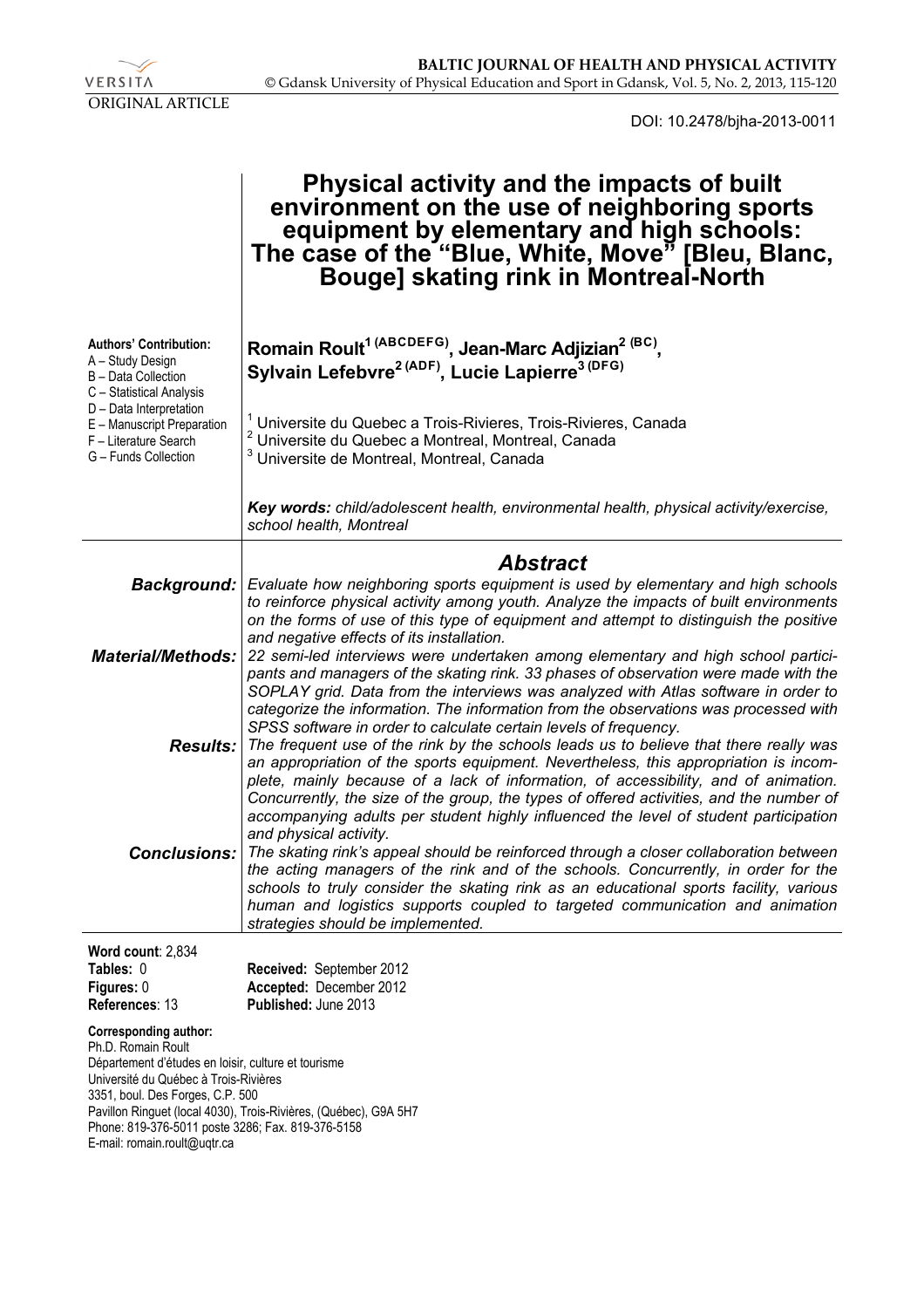# **Introduction**

Sedentariness, particularly in young people, has become a world-recognized problem. Its contrary, physical activity and the practice of sport, has several beneficial effects, including many on the level of psychological wellbeing, mental health, social integration, social competence, etc. In this respect, recent research demonstrates that individuals can make personal lifestyle choices that influence their physical and mental health; however, these choices are highly conditioned by the environment in which they live [1]. Therefore, it seems interesting to notice how the built environment plays a central role in the choices and motivations pushing various persons to adopt active lifestyles [2]. The built environment is here defined as the set of elements of the physical environment, excluding natural elements, transport infrastructures, places of habitation, etc. [3]. The notion of a built environment exerts its influence on the physical activity of individuals through three central factors: accessibility, appeal, and security [4]. However, these three elements take on at once an objective component, revealing the physical and technical characteristics of the built environment, and a more subjective component tied to individual perceptions [5].

At the onset, let us consider accessibility as the first factor of influence. Accessibility has three principal dimensions: economic accessibility, symbolic and social accessibility, and finally geographical accessibility [6]. These dimensions refer to the individual or group's capacity to consume (financial and economic capacities), to attain (proximity in relation to living and work places) or to gain benefits (personal appeal and individual perceptions) of the particular resource. The second factor of influence of the built environment on physical activity is how the resource (park, sports equipment, etc.) appeals to its potential users [7]. This concept, however, takes on many dimensions, such as the esthetics and cosmetics of the practice sites, the presence of vegetation, lighting-related ambiences, the quality of the urban furnishing, and the efficient upkeep of the spaces dedicated to physical activity [8]. The third and last factor of influence of the built environment on physical activity is security. In this respect, much research has demonstrated the importance of adequately fitting out the spaces adjoining the sports equipment in view of reinforcing the user's sense of security [9, 10].

Accordingly, this article aims to present results of research that analyze the types of use of an exterior skating rink by elementary and high schools of the Montreal-North borough and thereby to evaluate the impacts of the built environment on the schools' practice of sport. This research structures its questioning around three central objectives:

- 1) What are the principal types of use of the skating rink by the elementary and high schools of the borough?
- 2) How and in what terms does this equipment reinforce or influence the teenagers' physical activity?
- 3) What are the positive and negative aspects of the skating rink and its site of insertion on the schools' practice of sport?

# **Material and methods**

This article presents a case study based on the case of the skating rink "Blue, White, Move" [*Bleu, Blanc, Bouge*] and structured around a mixed design. The study was approved by the Université du Québec à Montréal ethics committee. One should note that in May 2009 the Montreal-North borough submitted a request to the Montreal Canadiens Children's Foundation in the goal of welcoming the "Blue, White, Move" project<sup>1</sup>. This flagship project of the Montreal Canadiens Children's Foundation (of the Montreal Canadiens professional hockey team) was launched in January 2009 and aims to build five outdoor skating rinks to the official dimensions of North-American hockey in Montreal's underprivileged neighborhoods. On a socio-economical level,

 $\overline{\phantom{0}}$  1 <sup>1</sup> The naming of the *Bleu, Blanc, Bouge* project [here translated "Blue, White, Move"] is not insignificant. It is a reference to the *Bleu Blanc Rouge* ["Blue, White, Red"], the popular nickname of the Montreal Canadiens professional hockey team. The term *rouge* ["Red"] has been replaced by *bouge* ["Move"] in order to create a pun with a link to the public health objective of the Montreal Canadiens Children's Foundation.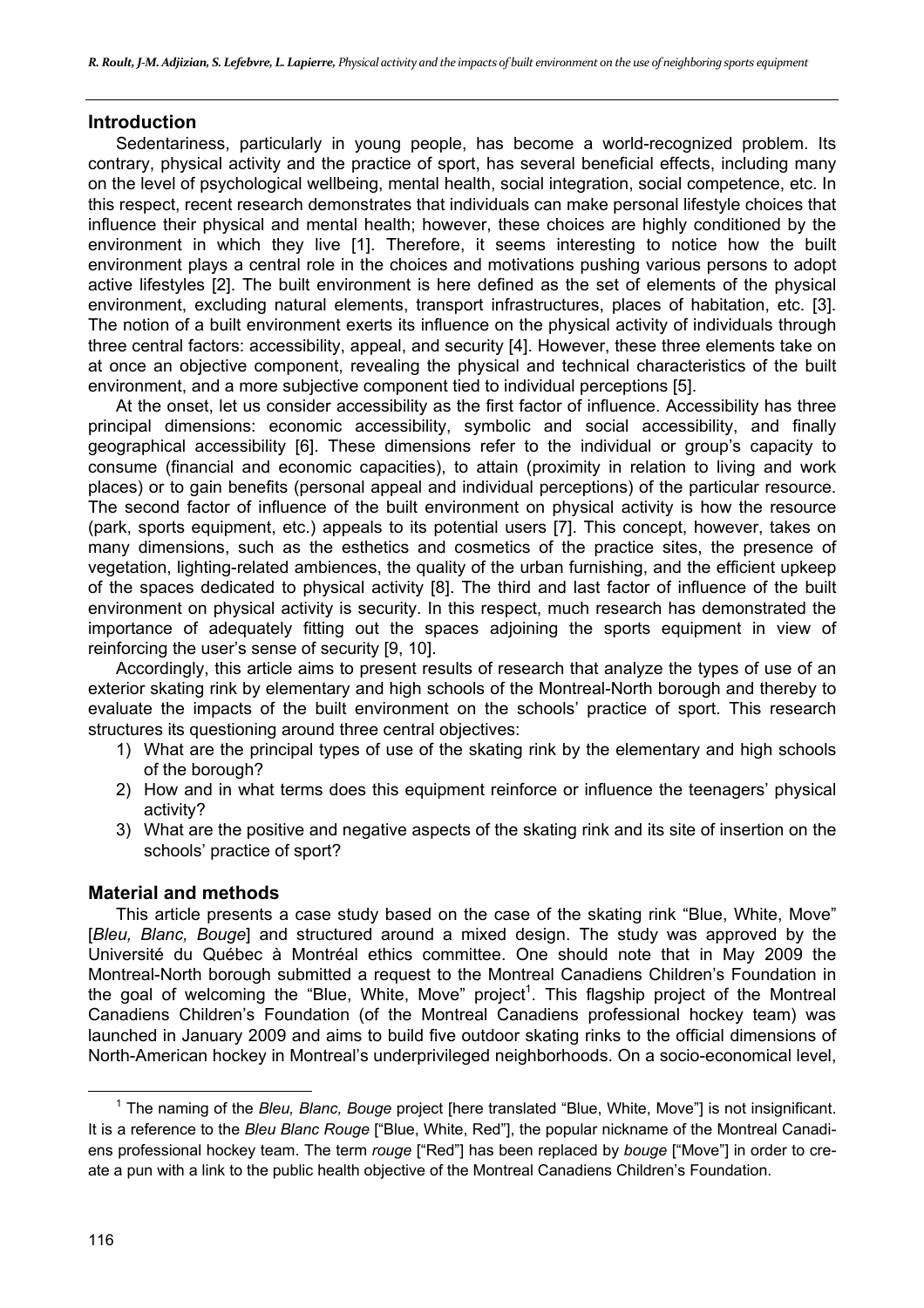the Montreal-North borough's population is characterized by a majority of tenants (72.8%), of immigrants (33%), and of poorly educated residents (35% of the population of 15 years of age or older do not have a diploma). One also finds in Montreal-North a high population density, quite a low average annual revenue of \$23,088 and a relatively high unemployment rate of 12.5% [11].

#### **Study sample**

In regard to our qualitative sampling, all the elementary and high schools of the borough were contacted by way of their principals and physical education teachers. However, only 10 institutions out of 21 accepted to participate in the research. Accordingly, 16 interviews were led and then completed by discussions with the skating rink supervisors, and representatives of the Montreal-North borough, as well as of the Montreal Canadiens Children's Foundation. On the subject of our quantitative sample, the retained observation phases were selected randomly based on the skating rink's list of reservations made by the schools of the borough.

# **Data collection**

Two tools of data collection were used as part of this research. 22 semi-led interviews were conducted, each 90 minutes in duration. These interviews, organized around 45 open-answered questions, help in understanding how individuals use, appropriate, perceive, and manage this neighboring sports equipment. These interviews have allowed us also to outline more specifically the factors impeding the use of the skating rink by these schools.

Also, 33 phases of observation of one to two hours were led through the SOPLAY grid (System for Observing Play and Leisure Activity in Youth). This observation grid allows differentiatingand to retracingevents that have unfolded on a site and the uses made by its users. For example, during the scan of an activity, it was possible to outline the skaters'profiles, the intensity of pursuedphysical activity, the type of adoptedphysical activity, the social impact of skating, the accessibility of the investigated site, the presence of supervision, the availability of equipment, the facility's esthetics and its level of upkeep. It should be noted, however, that three principal areas of observation were targeted during this research: 1) the skating rink, 2) the changing rooms, and 3) the Le Carignan Park.

# **Data analysis**

The data obtained from the interviews was analyzed with Atlas software in order to underline textual frequency on the problematic of the research and to proceed thereby to the categorization and the regrouping of the data. As for data obtained by observation, it was processed with the SPSS software in order to calculate certain levels of frequency and thereby extricate certain analytic tendencies.

# **Results**

#### **Results from interviews**

Understandably, the educational establishments use the skating rinkmainly during organized practices. Indeed, the schools are responsible for 89% of the scheduled reservations. 83% of these reservations requested by educational establishments are made by elementary schools, mainly located less than one kilometer from the rink. The other reservations are made by local community organizations. According to diverse actors of the school environment, it is easier for elementary schools to use the skating rink than it is for high schools, principally because of the management and size of groups. Contrary to elementary students, high school students often change groups and teachers.

The installation of the skating rink plays an important role, especially for nearby schools that can count now on a new exterior sports facility. For the principal of an adjacent school, the installation is principally responsible for the increase in his students' physical activity. For these students, the establishment of activities on this equipment outside of the time allotted to physical education classes increases considerably the number of hours they devoted to physical activity. These activities have allowed also a great number of children to learn to skate and have given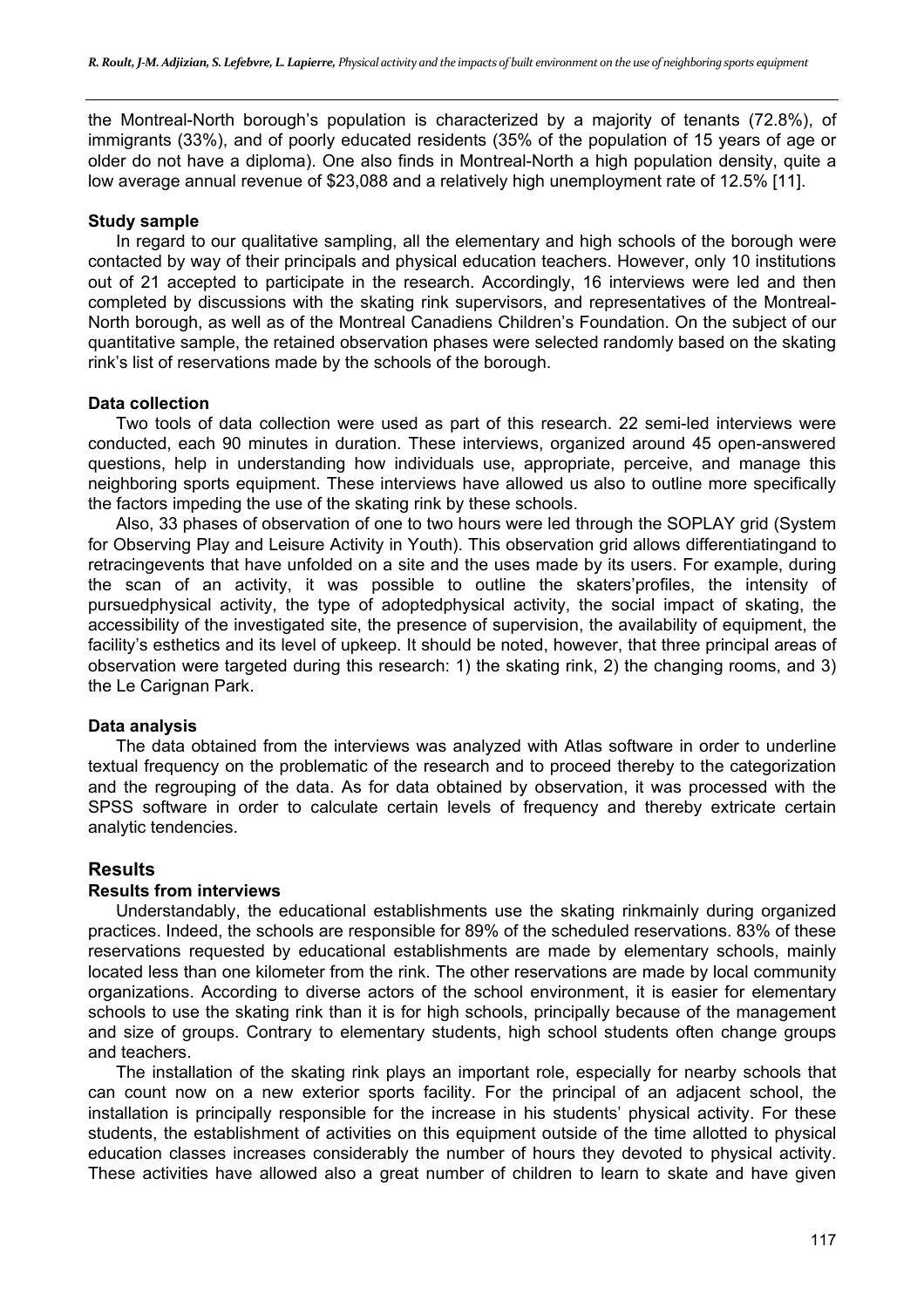them a taste to practice this sport. Beyond teaching this young generation how to establish a healthy lifestyle, certain interveners in the school environment affirm that the skating rink seems to play the role of a social integration agent in this multiethnic borough, hockey and winter sports having a strong cultural connotation in Québec.

In addition, the repeated use of the skating rink by the schools of the borough leads us to think that they appropriated definitely the sports equipment. Nevertheless, this appropriation appears incomplete to many actors, chiefly because of lack of communication, of involvement of diverse organizations, and of accessibility. In this respect, the members of the English-speaking schools we met with did not know they had the possibility to reserve the equipment. In terms of accessibility, few dispute the choice of the Le CarignanPark for the rink's localization. According to many of the interviewed teachers, the schools' appropriation of the space should be pursued outside of class hours through looser types of practice. However, this freer appropriation will not happen as long as the loan of equipment (skates, helmets) remains confined to organized practices. Considering the financial insecurity of the population in the Montreal-North borough, one would normally deduce that the purchase of sports equipment is not a priority. This lack of accessibility, according to the vast majority of the interveners in this environment is a hindrance to the population's appropriation of the equipment. An elementary school teacher illustrates well the consensus that rules over the matter:

"Because our parents are poor, it therefore becomes limiting. Because we lend them (skates) to our students. We supplement with the location [of skates] at the rink when we go there for students with feet a bit too big or for which we don't have the right size. But if the student goes there later and does not have skates, he will not pursue then the appropriation."

Beyond the need of introducing a loan service for equipment, the interviewed interveners expressed in great majority the necessity of animating the skating rink. According to some, the animation would solicit further this less active population that seems uninterested in sports. An elementary school principal explains that "There should be people to stimulate less active people. We have to demonstrate the playful aspect of accessibility. We must also communicate better the information regarding this equipment. We must demystify our clientele's potential mistaken opinions that the equipment is, for example, dangerous."

#### **Results from observations**

The observations carried out during the periods reserved by the school establishments allowed us to detect certain elements that can influence the participants' level of activity. First of all, the size of the group using the skating rink plays an important role in its activity. Indeed, we have noticed how, as groups reduce in size, people making up the groups tend to be more active. Inversely, the larger the group, the greater are the risks of observing a larger number of inactive members. Of the groups observed for members deemed passive or active, 66% had a number of 40 pupils or more. Moreover, of the groups observed having a number of 30 pupils and more, 57% have a level of activity judged as being passive or active. The other 43% all had a ratio of one active accompanying adult on the ice per 12 young skaters.

The type of activity offered to the users also influences their activity on the ice. Thus, a group of 60 people can be very active if one offers an activity or a game that pleases the majority of the group members. Furthermore, the ratio of accompanying adults on the ice per student seems to be a corollary of their participation; the more there are accompanying adults on the rink per student, the greater the potential for a high level of student activity. Moreover, the accompanying adult's implication in the animation of the activity also promotes group activity. Thus, the more an accompanying adult is involved and suggests concrete and playful activities, the more a group will be active. Accordingly, an accompanying adult who is simply present on the rink and is not invested in the activity generally generates a rather passive group activity where one might often observe young people left to themselveswho cannot even skate.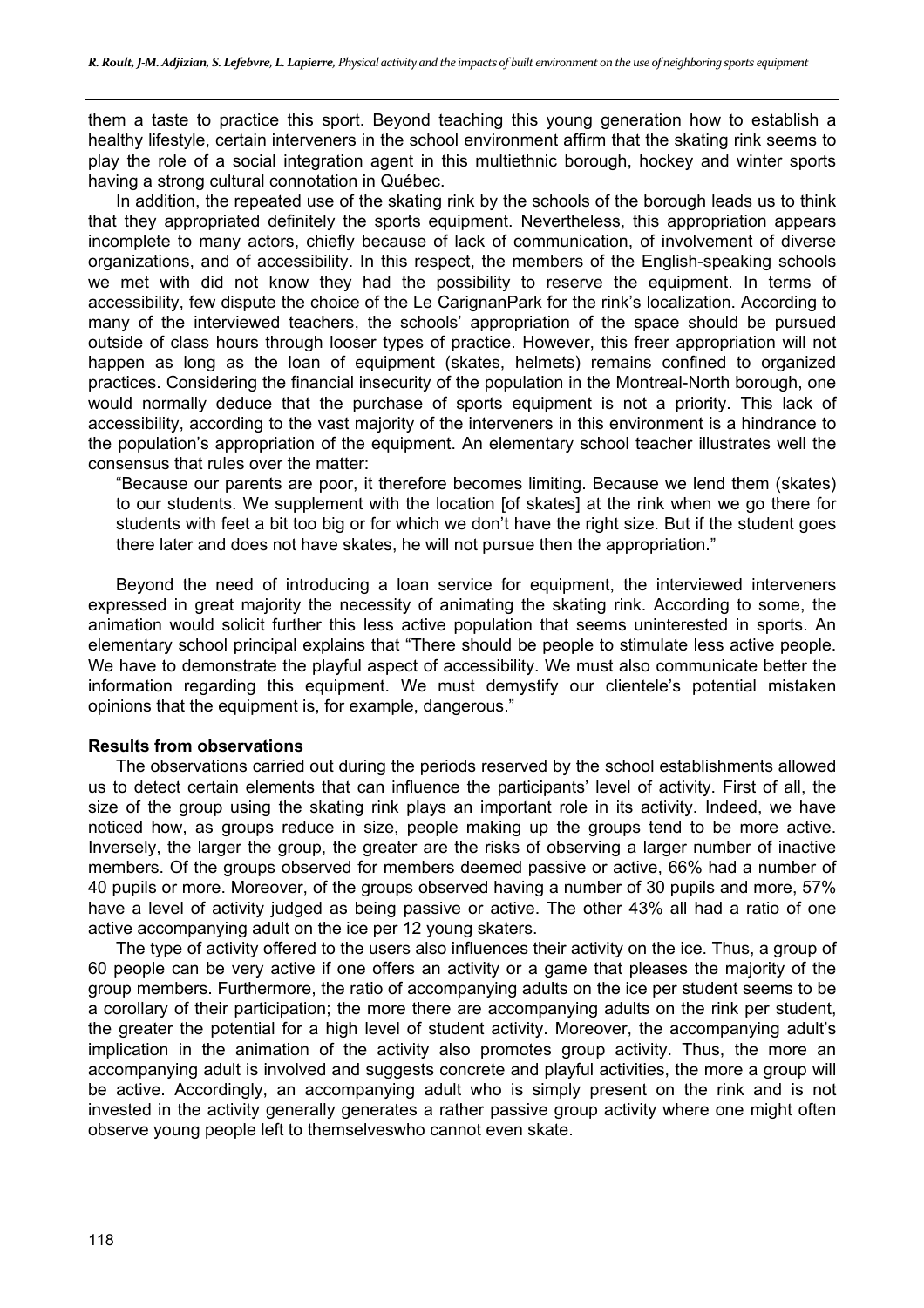# **Discussion**

The schools of the Montreal-North borough, in particular elementary schools, use the skating rink rather often. This report can also be explained by the fact that these elementary schools have smaller groups/classes than those in high schools. Thus, they can easily organize various collective activities on the rink. Our observations and interviews have also allowed us to shed light on a concurrent fact: more often than not, the high school groups using the equipment are comprised of students failing at school or presenting various learning difficulties. In fact, the heightened presence of such groups on the skating rink is related to the size of the classes. It is easier for these groups to come skating on the rink than it is for more conventional high school classes, since they are smaller and always supervised by the same teacher instead of having one teacher per subject. This thereby allows for the scheduling of more substantial time slots for physical activity, instead of the usual 75 minutes, thus allowing these groups to easily access the skating rink.

This report explains how the size of the group is a central element during the planning and the setting up of activities on the rink. In regards to other students of these high schools, our observations reveal the fact that very few physical and health education classes are programmed specifically on the skating rink. These institutions only organize school activities on the rink during collective excursions, for which groups/classes can be comprised of more than 60 students. This observation leads us to think that the skating rink does not necessarily seem to be viewed as a genuine educational sports facility by the schools' administrations, but rather as a leisure or recreational facility. This fact tends to be verified by many of our interviews, where one may ascertain that various school establishments neither seem to know it is possible to reserve time slots to schedule physical activity and health classes nor seem to wish to use this equipment because of lack of interest or lack of human resources. At first sight, this element appears to be linked to a communication and involvement problem namely between schools and managing institutions. However, after making verifications, we find that communication is carried out normally and adequately even among the less involved institutions, such as the English-speaking schools. Rather, the problem seems tied to a lack of available resources to accompany the groups/classes to the skating rink and then animate the physical activity sessions.

Concurrently, for both elementary and high schools, our observations demonstrate how certain forms of scheduling and animation of group activities are likely to increase the students' level and intensity of practice:

- 1) The smaller the group, the more students tend to be active;
- 2) The more the proposed activity is appreciated and known by the group, the more the group is active on the skating rink;
- 3) The more there are accompanying adults on the ice per student, the higher the level of student activity and the more effective the students' acquisition of knowledge of the sport being taught;
- 4) The more the accompanying adults are proactive and dynamic, the higher the students' activity level.

These observations seem to go without saying, especially if one consults the many reports on teaching physical education that give an account of these learning practices [12-13]. However, our observations and our interviews display an obvious gap between a discourse being held by the actors of the schools and the reality observed on the skating rink. In fact, their discourse agrees with these forms of scheduling and of animation and they affirm that they are scheduling them with their groups/classes. Nevertheless, most of our observations demonstrate that these learning practices are not always applied. Thus, it appears essential for certain local interveners to act on the aforementioned elements by developing various collaborations and other support programs with the schools in order to increase the appeal of these organized practices and, by the same token, to encourage these young students to use the skating rink again outside of school hours.